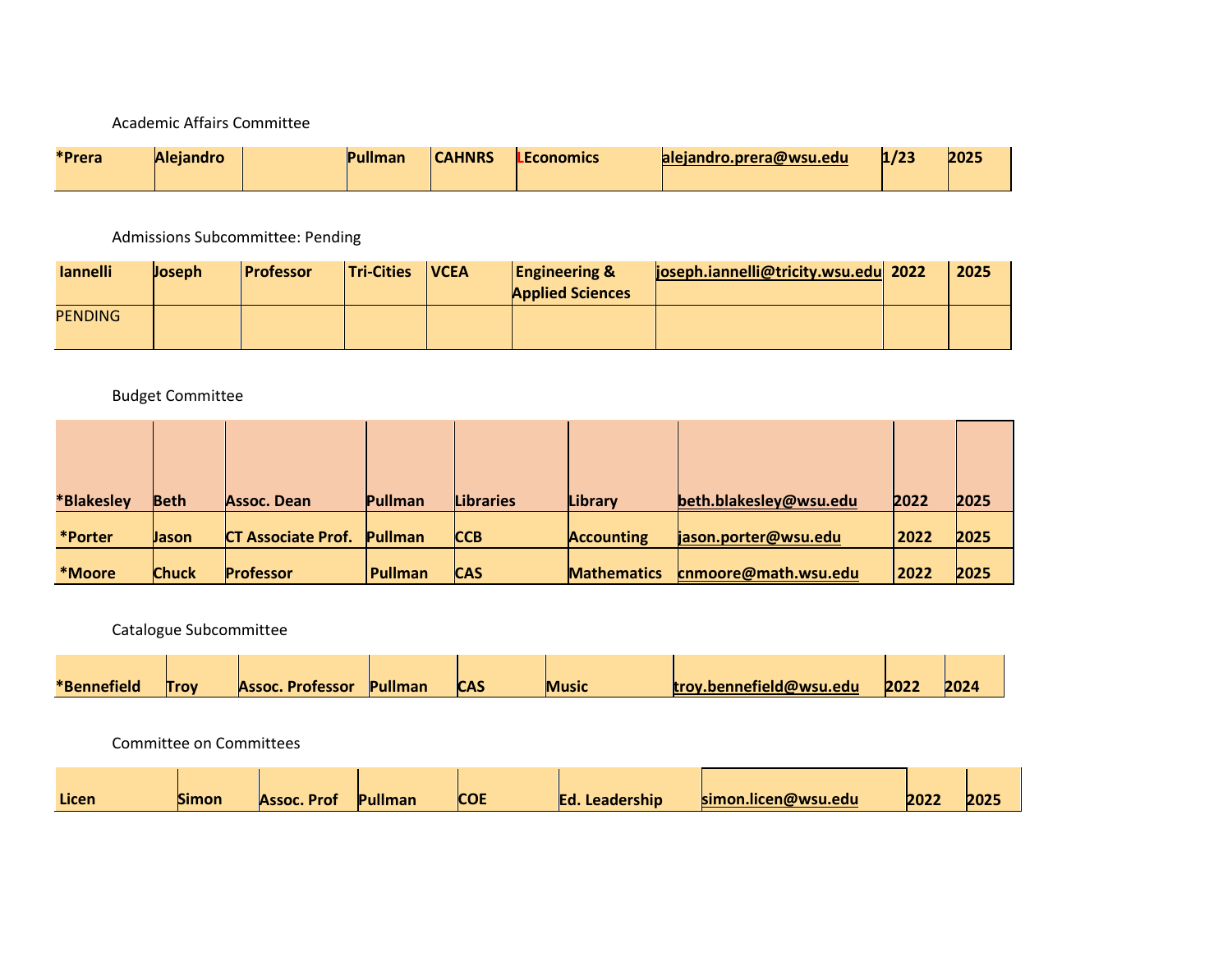| <b>Marsh</b>     | Sue  | Assoc. Prof | <b>Spokane</b> | <b>CPPS</b> | <b>Pharmaceutical</b> | susan.marsh@wsu.edu       | 2022 | 2025 |
|------------------|------|-------------|----------------|-------------|-----------------------|---------------------------|------|------|
| <b>Boskabadi</b> | Azam | Assis. Prof | <b>Pullman</b> | <b>CCB</b>  | <b>Finance</b>        | $a$ zam.boskabadi@wsu.edu | 2022 | 2025 |

Faculty Affairs Committee

|              |              |                  |         | <b>CAS</b> |              |                  |      |      |
|--------------|--------------|------------------|---------|------------|--------------|------------------|------|------|
| <b>Potts</b> | <b>Donna</b> | <b>Professor</b> | Pullmar |            | <b>Chair</b> | dl.potts@wsu.edu | 2022 | 2025 |

Graduate Studies Committee: no change

## Library Committee

| Peng         | Wei             | <b>Assistant</b>          |                    | Pullman        | <b>MCC</b>  | <b>Strategic Comm</b>   | wei.peng@wsu.edu       | 2022 | 2025 |
|--------------|-----------------|---------------------------|--------------------|----------------|-------------|-------------------------|------------------------|------|------|
| <b>AG</b>    | Rud             | <b>Distinguished Prof</b> |                    | Pullman        | <b>COE</b>  | <b>Cultural Studies</b> | ag.rud@wsu.edu         | 2022 | 2025 |
| <b>Cheng</b> | <b>Zhaokang</b> |                           | <b>Assis. Prof</b> | <b>Spokane</b> | <b>CPPS</b> |                         | zhaokang.cheng@wsu.edu | 2022 | 2025 |

Professional Health Sciences Committee

| <b>Natesan</b> | <b>Senthil</b> | <b>Assis. Prof</b> | <b>Spokane</b> | <b>CPPS</b> | <b>Pharm. Sciences</b> | senthil.natesan@wsu.edu | 2022 | 202! |
|----------------|----------------|--------------------|----------------|-------------|------------------------|-------------------------|------|------|

Research and Arts Committee

| <b>Thornton</b> | Erin | <b>Assoc. Prof Pullman</b>          | <b>CAS</b>  | <b>Anthropology</b>   | erin.thornton@wsu.edu | 2022 | 2025          |
|-----------------|------|-------------------------------------|-------------|-----------------------|-----------------------|------|---------------|
| <b>Lee</b>      |      | <b>Yoon-Joo Assoc. Prof Pullman</b> | <b>MCOC</b> | <b>Communications</b> | yoon.j.lee@wsu.edu    | 2022 | $202^{\circ}$ |